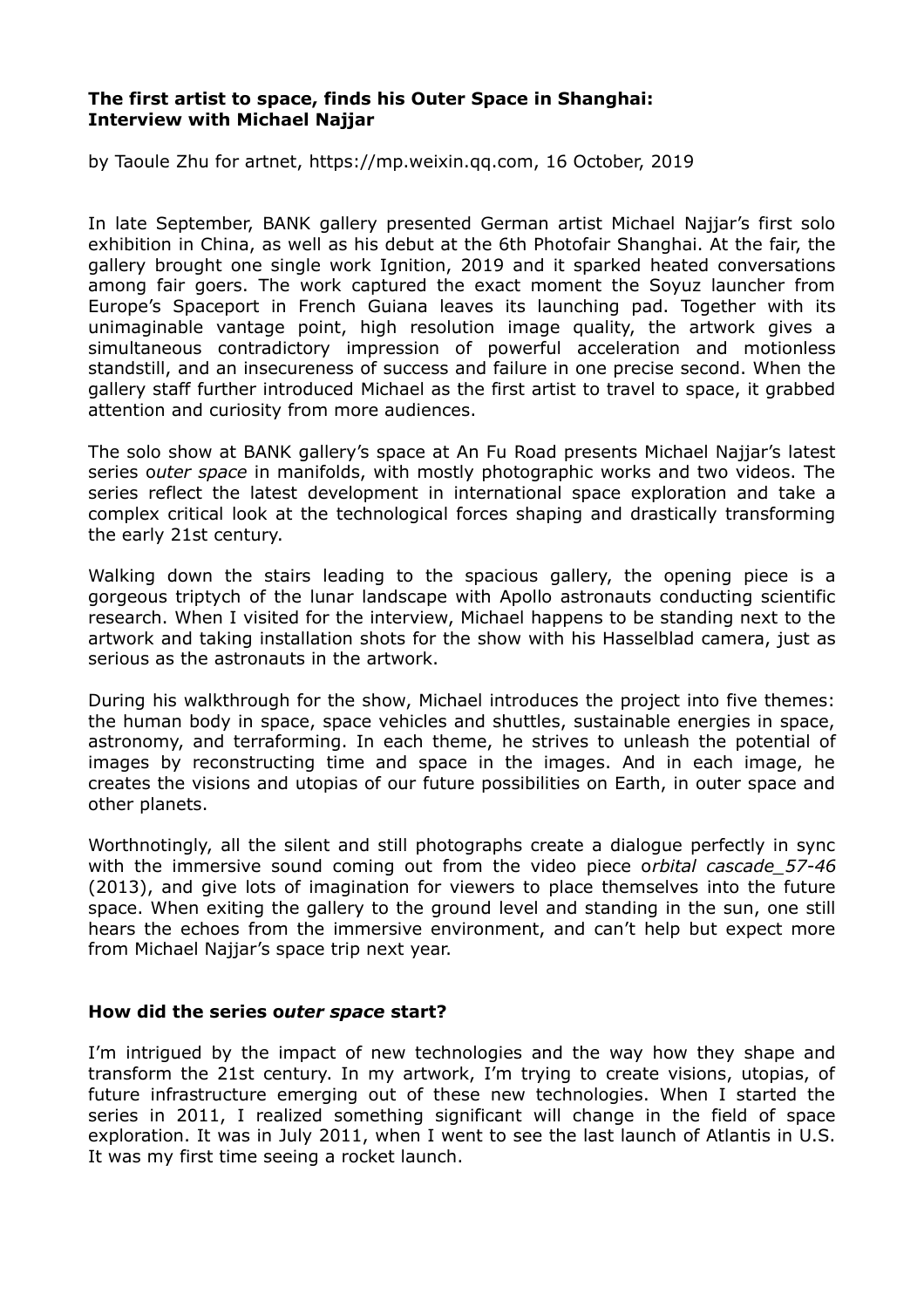### **Different from previous series, you put yourself in the work this time. Your body becomes the new medium.**

There was a lot of physical work behind the images I made, before I made the "Outer Space". This is a new change in this work. Up to today, about only 550 people were able to get to outer space since Yuri Gagarin. It's clear that it's a very abstract and theoretic topic. As an artist, I'd like to do something different. I need to have my own experience, what it means to climb outside, what it means to train as an astronaut, and going through all the process. Then this Virgin Atlantic opportunity comes to me, with the help of three collectors co-financing me. It must require lots of physical training for your body to fit for the space. First, the Zero-G training. I've experienced the loss of color vision and consciousness. What it means to overcome gravity, the key force of the universe, yet we are unaware of it on the daily basis? Then there is the 10000 meter halo jump, a two-minute free fall. HALO stands for High Altitude Low Opening. Our brain which works like pattern recognition, does not know what to do with this first time experience, and that experience and the physical challenge makes this work very unique.

#### **This unique experience and your image sensibility produce a sense of unreal for me, where do you find balance between reality and representation in your work?**

I'm interested in the construction of reality. I try to create works that oscillate on the thin line between reality and simulation, so that there is a sense of insecureness when you are looking at the photos. The rocket launch photo has very small digital alteration, but the whole setting and production with the camera so close to the rocket, create a weightless point of view. Even though it's a very realistic shot, one feels it's simulated because you're not used to this strange perspective and wonder where you are. It challenges some conventional thinking. In your early study, Vilem Flusser is a huge influencer. I was blown away by the precision of his words in understanding the image and photography. I had an incredible privilege to have a three-day workshop with him at the university, about one year before he died. At the time before internet existed, he predicted all the development in photography and the role of image in the world with massive connectivity. He coined a term: a "zerodimensional" world of images and photographs where they can be at any location, anywhere, at any moment, and that's what we have today with our network and social media. He's such a visionary and influence on my theoretical thinking. Same as other philosophers at the time such as Jean Baudrillard, on simulation and simulacrum, and Paul Virilo, on acceleration. So interconnectivity, the question on the role of simulation, and acceleration are the key ideas in the work.

#### **Does the idea of acceleration scare you?**

Yes, I have to say. When I as younger, it's more like fascination. Within the last 20 years, we are all fascinated about everything getting faster, quicker and more accessible, but I think we've reached a tipping point where certain directions are dangerous because everything is too accelerated, and we are overwhelmed by the speed. We've lost the ability to focus on the now, because you are always somewhere. In China, it seems everyone is more addicted to cellphones. Nobody is really mentally present in the physical environment, and always ready to go somewhere else. It's very Flusser kind of thinking, an interesting development that may be not so healthy.